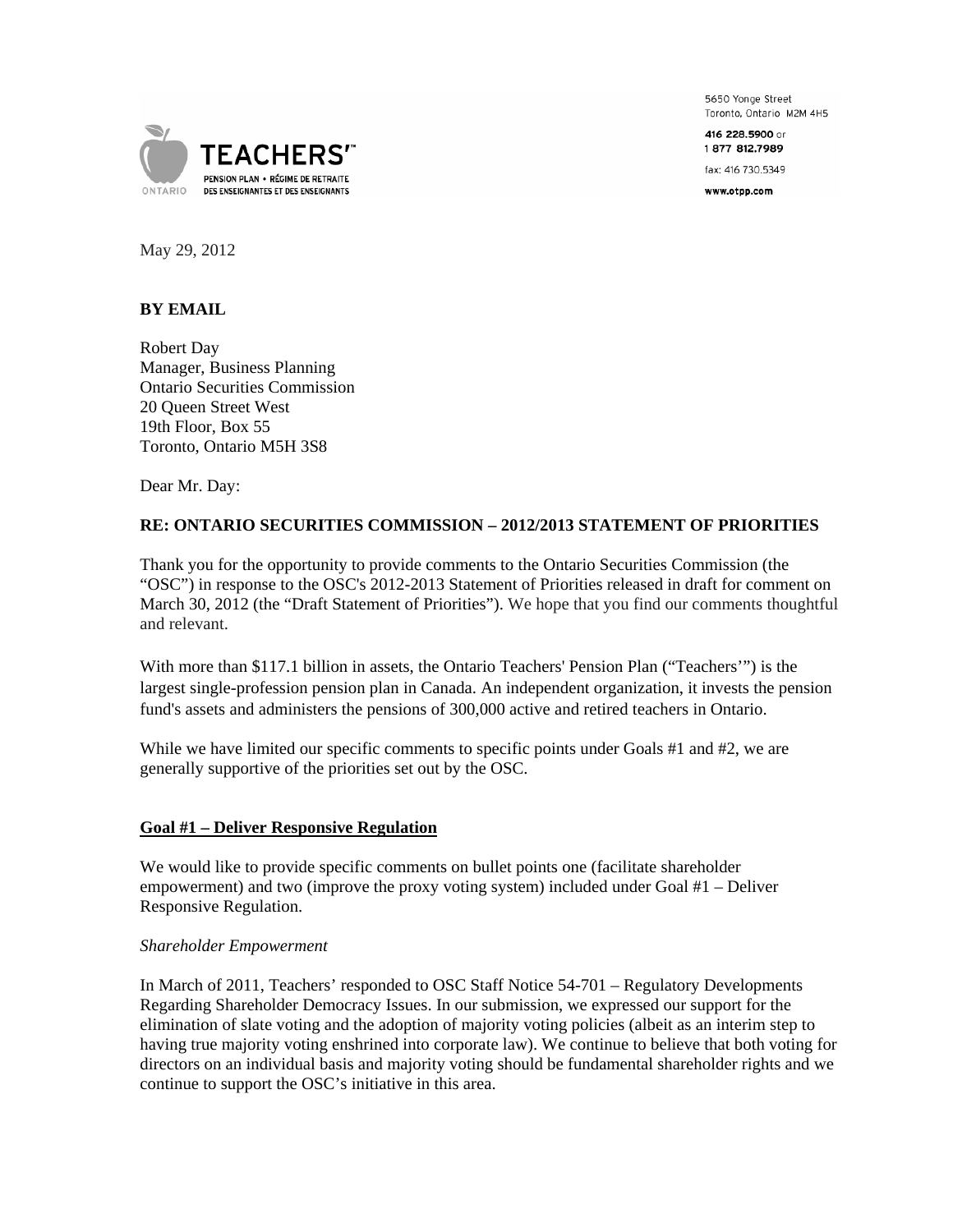Teachers' has always been a proponent of disclosure that is both complete and useful. Given the growing importance of the shareholder vote, it follows that the disclosure of that vote should be made promptly after a shareholder meeting and be provided at a level of detail to include the total votes cast for, against, withheld or abstained (as the case may be) on each resolution voted on at the meeting. Any other form of vote reporting, such as simply stating a proposal "passed" or "failed" or disclosing only percentages and not total votes cast, is of little utility to shareholders and therefore should not be permitted.

## *Proxy Voting System*

We would like to also comment on the second bullet point set out under Goal #1 – Deliver Responsive Regulation, which reads as follows:

- *Improve the proxy voting system by:* 
	- o *conducting an empirical analysis to review concerns raised about the accountability, transparency and efficiency of the voting system*
	- o *facilitating discussions amongst market participants on improving the functioning of the proxy system, taking into account the needs and concerns of retail investors, and*
	- o *working with the CSA to review the role of proxy advisers in our capital markets by soliciting feedback from issuers, investors and other market participants*

In our view, improvements to the proxy voting system are long overdue and are critical to the credibility of shareholders' votes. We would therefore like to respond to each of the points set out above.

- We agree that the OSC (or the Canadian Securities Administrators (the "CSA")) should conduct an empirical review of the system. We emphasize that this review must be an independent review. By that we mean that the party conducting the review must be independent of the third party service providers who operate the proxy voting system. We are concerned that securities regulatory authorities have been too dependent on these third party service providers for information about the operation of the proxy voting system and the problems that may exist. While each of these providers makes a significant contribution to the operation of the system, they are also heavily invested in the current model and in any changes that might be made to that model. The OSC must understand the issues that may exist without regard to the agendas of those whose business is dependent on the system. An independent review will require a significant expenditure of funds, but without such a review we do not believe that the OSC will be in a position to evaluate the integrity of the system.
- While we acknowledge that facilitating discussions amongst market participants is always worthwhile, we think the OSC's time would be better used on the independent evaluation of the system. Moreover, one of the most important third party service providers in the system (Broadridge) is not a market participant. The OSC and the CSA have included the various service providers in working groups and consultation sessions relating to the proxy voting system over the years. Repeating this exercise at this point would not be the best use of OSC staff's time. Moreover, there are private sector initiatives currently underway that are seeking to facilitate these same discussions.